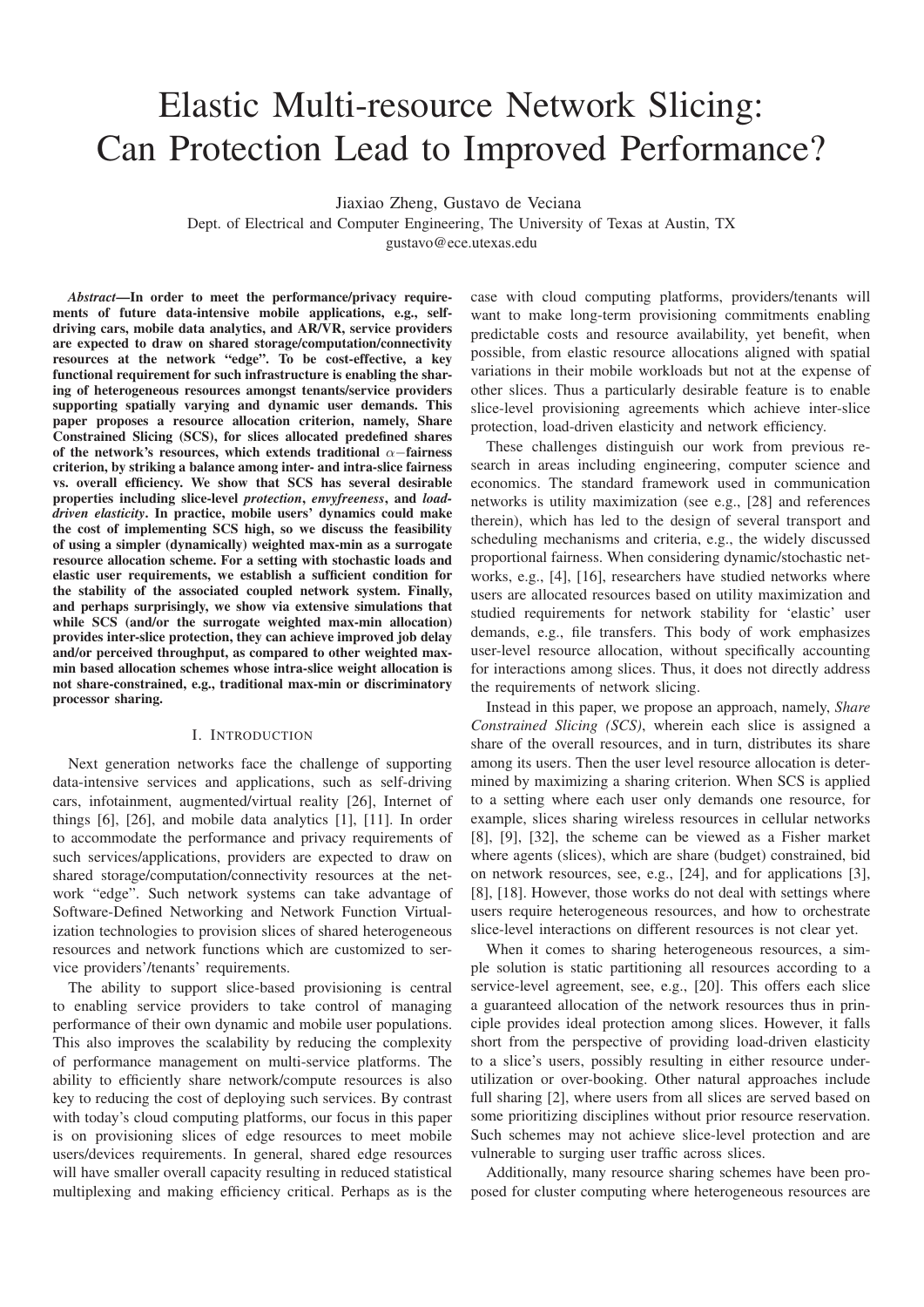involved, including Dominant Resource Fairness (DRF) [19], Competitive Equilibrium from Equal Income (CEEI) [23] [30] [31], Bottleneck Max Fairness (BMF) [5], etc. These allocation schemes are usually based on modelling joint resource demands of individual users, but lack of the notion of slicing, thus it is not clear how to incorporate the need to enable slice-level longterm commitments. In these works, inter-slice protection and elasticity of allocations have not been characterized. Furthermore, most of these works are developed under the assumption that users are sharing a centralized pool of resources. In this paper we focus on a settings where resources are distributed, and mobile users are restricted to be served by proximal edge resources.

*Contributions:* The novelty of our proposed approach lies in maintaining slice-level *long-term commitments* defined by *shares*, which can be seen as a service-level agreement, while enabling user-level resource provisioning which is driven by dynamic user loads. We consider a model where users possibly require heterogeneous resources in different proportions, and the processing rate of a user scales linearly in the amount of resources it is allocated. Such a model captures tasks/services which speed up in the allocated resources. This is discussed further in the sequel.

We show that SCS can capture inter- and intra-slice fairness separately. When viewed as a resource sharing criterion, SCS is shown to satisfy a set of axiomatically desirable properties akin to those in [21], and can be interpreted as achieving a tunable trade-off among inter-slice fairness (which can be seen as a proxy of protection), intra-slice fairness, and overall utilization. Fairness is connected to load-driven elasticity through share constrained weight allocation. The merits of SCS are demonstrated in both static and dynamic settings. In static settings, we prove a set of desirable properties of SCS as a sharing criterion, including slice-level *protection* and *envyfreeness*, and we demonstrate the feasibility of using a computationally simpler (dynamically) weighted max-min as a surrogate resource allocation scheme for the cases where the cost of implementing SCS is excessive. In dynamic settings, we consider the elastic traffic model with each user as a service requirement, and leaves the system once it is processed. We model such system as a stochastic queuing network, and establish its stability condition. Due to lack of space, detailed proofs are included in [33].

Finally, and perhaps surprisingly, we show via extensive simulations that while SCS provides inter-slice protection, it need not compromise performance. We achieve improved average job delay and/or perceived throughput, as compared with multiple variations of traditional (weighted) max-min fair allocations but without share-constrained weight allocation. Roughly speaking, SCS can separate the busy-periods of different slices, thus reduces inter-slice contention, leading to improved performance. We validate this insight through simulations.

#### II. RESOURCE SHARING IN NETWORK SLICING

In this section we will briefly introduce our overall framework for resource allocation to network slices, namely, Share Constrained Slicing (SCS) where each slice manages a possibly dynamic set of users. Specifically, we consider resource allocation driven by the maximization of an objective function geared at achieving a trade-off between overall efficiency and fairness [21].



Fig. 1: Example: network slicing in edge computing with autonomous cars.

To begin, we consider the set of active users on each slice to be fixed. Let us denote the set of slices by  $V$ , the set of resources by  $R$ , each with a capacity normalized to 1. Each slice v supports a set of user classes, denoted by  $\mathcal{C}^v$ , and the total set of user classes is defined as  $\mathcal{C} := \cup_{v \in \mathcal{V}} \mathcal{C}^v$ . For simplicity, we let  $v(c)$  denote the slice which supports class c. We let  $\mathcal{U}_c$ denote the set of users of class  $c$ , and the users on slice  $v$  is denoted by  $\mathcal{U}^v := \cup_{c \in \mathcal{C}^v} \mathcal{U}_c$ . Also, the overall set of users is  $U := \bigcup_{v \in V} U^v$ . For each user, possibly heterogeneous resources are required to achieve a certain processing rate. Let us denote the processing rate seen by user u by  $\lambda_u$ . We also define the resource demand vector of user class c as  $\mathbf{d}_c := (d_c^r : r \in \mathcal{R})$ , where  $d^r$  is the fraction of resource *x* required by user  $u \in \mathcal{U}$ . where  $d_c^r$  is the fraction of resource r required by user  $u \in \mathcal{U}_c$ for a unit processing rate, i.e., to achieve  $\lambda_u = 1$ , we need to allocate fraction  $d_c^1$  of the total amount of resource 1 to u,  $d_c^2$  of the total amount of resource 2 to u, and so on If a class  $\epsilon$ of the total amount of resource  $2$  to  $u$ , and so on. If a class  $c$ user does not need a given resource r then  $d_c^r = 0$ . Note that if two slices support users with the same requirements we will if two slices support users with the same requirements, we will distinguish them by defining two distinct user classes one for each slice. In other words, it is possible to have more than one user classes with exactly the same vector  $\mathbf{d}_c$ . Also, we let  $\mathcal{R}_c$ denote the set of resources required by users of class c, and in turn, let the set  $C_r$  denote user classes using resource r. Among  $\mathcal{C}_r$ , the set of classes on slice v is  $\mathcal{C}_r^v := \mathcal{C}_r \cap \mathcal{C}^v$ . The number of active users of class c at time t is denoted by a random variable active users of class  $c$  at time  $t$  is denoted by a random variable  $N_c(t)$ , and that on slice v by  $N^v(t)$ .  $N^v(t) = \sum_{c \in \mathcal{C}^v} N_c(t)$ .<br>Realizations of these are denoted by lower case variables n Realizations of these are denoted by lower case variables  $n_c$ and  $n^v$ , respectively.

This model captures the services/applications where tasks speed up with more allocated resources, e.g., a file download is faster when allocated more communication resources, or a computational task that can be parallelized, e.g., typical MapReduce jobs [17], and mobile data analytics when additional compute resources are available [11]. For more complex applications involving different types of stages, the stages associated with massive data processing might be parallelizable, making it possible to accelerate processing by allocating more resources. For example, in mobile cloud gaming [27], the most timeconsuming and resource-demanding stage is usually the cloud rendering where a computing cluster renders the frames of the game. The rendering procedure can be accelerated by allocating more GPUs, and thus, can be viewed as a quantized version of our model.

*Example:* Let us consider an example where there are two autonomous vehicle service operators, say Slice 1 and Slice 2, coexisting in the same area, and supported by two edge computing nodes equipped with fronthaul connectivity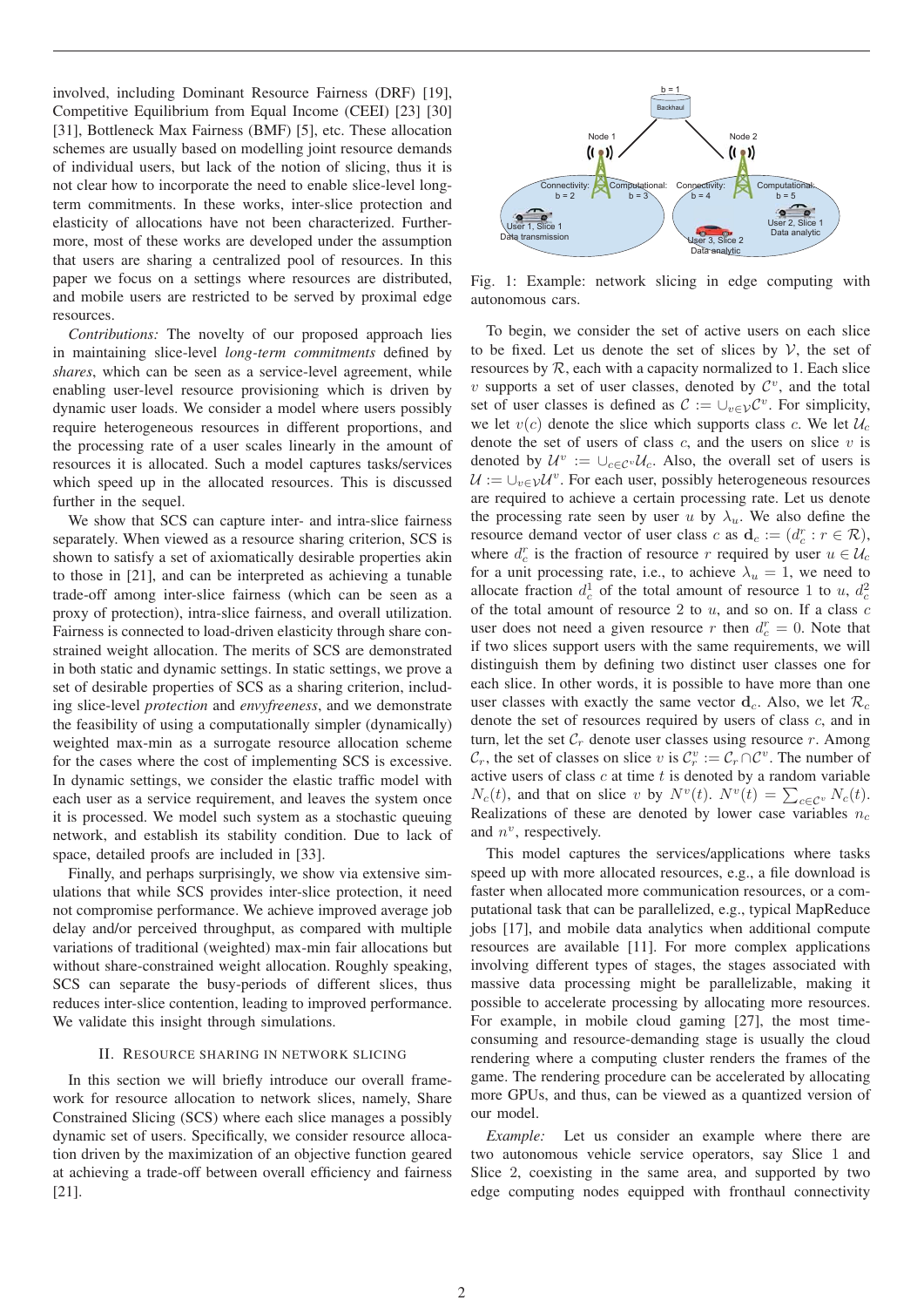| Resource<br>User |     |     |     |     | Rate            |
|------------------|-----|-----|-----|-----|-----------------|
|                  |     |     |     |     |                 |
| user             | 0.4 | 0.4 |     |     | $\lambda_1=0.4$ |
| user 2           | 0.3 |     | 0.5 | U.J | $\lambda_2=0.5$ |
| user 3           |     |     | 0.5 |     | $\lambda_3=0.5$ |

TABLE I: Example resource allocation

and computational resources (e.g., edge GPUs), as shown in Fig. 1. Both nodes are connected to the same backhaul node. Different resources at different locations are indexed as in the figure. There are 3 vehicles (users) in this area, each of which corresponds to a user class. Users 1 and 2 are on Slice 1, and User 3 is on Slice 2, respectively. Each autonomous vehicle can run either of two applications. User 1 is conducting simple file transfer, with the resource demand vector  $\mathbf{d}_1 = (1, 1, 0, 0, 0)$ , meaning that User 1's application involves only connectivity resources, and to achieve a unit transmission rate for User 1, the system needs to allocate all the connectivity resources at both Node 1 and the backhaul. Meanwhile, Users 2 and 3 are performing mobile data analytics, with demand vectors  $\mathbf{d}_2 =$  $\mathbf{d}_3 = (0.6, 0, 0, 1, 1)$ , meaning that to achieve a unit processing<br>rate for Users 2 or 3, the system needs to allocate 60% of the rate for Users 2 or 3, the system needs to allocate 60% of the backhaul resource, all the fronthaul resource, together with all the computational resource at Node 2. Then, for example, if the resource allocation is as given in Table I, the system can achieve user service/processing rates given by  $\lambda_1 = 0.4, \lambda_2 = \lambda_3 = 0.5$ .

Next, we introduce the concept of *network share* and how it impact the weights across users.

Definition 1. Share-constrained weight allocation (SCWA): *Given a vector of slice shares*  $\mathbf{s} := (s_v \geq 0 : v \in V)$ *, each slice v is assigned a positive share*  $s_v$ , *representing the fraction of overall resources to be committed to slice* v*. In turn, it distributes its share*  $s_v$  *across its users*  $\mathcal{U}^v$ *, yielding a weight allocation to users*  $\mathbf{w} := (w_u \geq 0 : u \in \mathcal{U})$  *such that for each slice* <sup>v</sup>*,*

$$
\sum_{u \in \mathcal{U}^v} w_u = s_v. \tag{1}
$$

Without loss of generality, we assume  $\sum_{v \in V} s_v = 1$ . If we note the aggregate weight of the users in each class c by denote the aggregate weight of the users in each class  $c$  by  $q_c := \sum_{u \in \mathcal{U}_c} w_u$ , and the weight allocation across user classes<br>by  $g = (g \cdot c \in C)$  thus Eq. (1) implies  $\sum_{u \in C} q_u = s$ by  $\mathbf{q} = (q_c : c \in \mathcal{C})$ , thus Eq. (1) implies  $\sum_{c \in \mathcal{C}^v} q_c = s_v$ .<br>Furthermore, we denote the intra-slice weight allocation (across Furthermore, we denote the intra-slice weight allocation (across user classes) by  $\mathbf{q}^v := (q_c : c \in \mathcal{C}^v)$ . As a result, a slice can increase its users' weights by increasing its share. Also, note that if the number of users on a slice surges without increasing the associated share, on average each of its users will be given less weight. Two examples of SCWA are as follows.

- 1) Equal intra-class weight allocation, where user weights are the same within a user class, i.e.,  $w_u = \frac{q_c}{n_c}$ , for  $u \in \mathcal{U}_c$ <br>with  $\sum_{u \in \mathcal{U}_c} a_v = s$ . In this paper, we assume this always with  $\sum_{c \in \mathcal{C}^v} q_c = s_v$ . In this paper, we assume this always holds true.
- 2) Equal intra-slice weight allocation, where user weights are the same across the slice, i.e.,  $w_u = \frac{s_v}{n_v}$ , for  $u \in \mathcal{U}^v$ .<br>As a result  $a = \frac{s_v(s)}{n_e}$ . One can see that equal intra-As a result,  $q_c = \frac{s_{v(c)}n_c}{n^{v(c)}}$ . One can see that equal intra-<br>slice allocation is a further special case of equal intra-class slice allocation is a further special case of equal intra-class allocation. When each user only demands one resource, such an allocation emerges naturally as the social optimal of a Fisher market, and Nash equilibrium when slices exhibit (price-taking) strategic behavior in optimizing their own utility, see [7].

Next we discuss how to map weights to rate allocations. Let us denote the user rate allocation by  $\lambda := (\lambda_u : u \in \mathcal{U})$ . The aggregated rate allocation across user classes is denoted by  $\phi =$  $(\phi_c : c \in \mathcal{C})$ , where  $\phi_c := n_c \lambda_u, u \in \mathcal{U}_c$ , due to equal intraclass weight allocation. For each slice  $v$ , the intra-slice rate allocation is  $\phi^v := (\phi_c : c \in \mathcal{C}^v)$ . The rate allocation across slices is  $\gamma := (\gamma_v := \sum_{c \in C^v} \phi_c : v \in V)$ . The overall rate across the system is  $\lambda := ||\tilde{\lambda}||_1 = ||\phi||_1 = ||\gamma||_1$ , where  $|| \cdot ||_1$ is the L1-norm. SCS is thus defined as follows.

Definition 2. <sup>α</sup>−*Share Constrained Slicing (*α−*SCS): Under equal intra-class weight allocation with class weights* **q***, we say a class-level rate allocation*  $\phi$  *corresponds to*  $\alpha$ -*SCS if it is the solution to the following optimization problem*

$$
\max_{\boldsymbol{\phi}} \ \{ U_{\alpha}(\boldsymbol{\phi}; \mathbf{q}) : \sum_{c \in \mathcal{C}_r} d_c^r \phi_c \le 1, \forall r \in \mathcal{R} \},\tag{2}
$$

*where*  $\alpha > 0$  *is a pre-defined parameter,* 

$$
U_{\alpha}(\boldsymbol{\phi};\mathbf{q}) := \begin{cases} e^{\sum_{v \in \mathcal{V}} U_{\alpha}^{v}(\boldsymbol{\phi}^{v};\mathbf{q}^{v})} & \alpha = 1, \\ \sum_{v \in \mathcal{V}} U_{\alpha}^{v}(\boldsymbol{\phi}^{v};\mathbf{q}^{v}) & \alpha > 0 \quad and \quad \alpha \neq 1, \end{cases}
$$

and  $U^v_\alpha(\phi^v; \mathbf{q}^v)$  *is the utility function of slice v, given by* 

$$
U_{\alpha}^{v}(\boldsymbol{\phi}^{v};\mathbf{q}^{v}) := \begin{cases} \sum_{c \in \mathcal{C}^{v}} q_{c} \log \left( \frac{\phi_{c}}{q_{c}} \right) & \alpha = 1, \\ \sum_{c \in \mathcal{C}^{v}} q_{c} \frac{\left( \phi_{c}/q_{c} \right)^{1-\alpha}}{1-\alpha} & \alpha > 0 \quad \text{and} \quad \alpha \neq 1. \end{cases}
$$

The criterion underlying SCS is different from the traditional class-level (weighted)  $\alpha$ −fairness criterion proposed in [22] and [4], which is defined as follows.

Definition 3. Class-level <sup>α</sup>−fairness: *Under equal intra-class weight allocation, with class-level weights* **q***, a class-level rate allocation <sup>φ</sup> corresponds to (weighted)* <sup>α</sup>−*fairness if it is the solution to Problem (2) where the utility function of slice* v *is given by*

$$
U_{\alpha}^{v}(\boldsymbol{\phi}^{v};\mathbf{q}^{v}) := \begin{cases} \sum_{c \in \mathcal{C}^{v}} q_{c} \log(\phi_{c}) & \alpha = 1, \\ \sum_{c \in \mathcal{C}^{v}} q_{c} \frac{(\phi_{c})^{1-\alpha}}{1-\alpha} & \alpha > 0 \quad \text{and} \quad \alpha \neq 1. \end{cases}
$$

As shown in [22],  $\alpha$ -fairness is equivalent to (weighted) proportional fairness when  $\alpha = 1$  and unweighted maxmin fairness when  $\alpha \rightarrow \infty$ . By contrast, a characterization of  $\alpha$ −SCS resource allocation is given as follows.

Corollary 1. <sup>α</sup>−*SCS is equivalent to (weighted) proportional fairness when*  $\alpha = 1$ *, and weighted max-min fairness when*  $\alpha \to \infty$ .

*Under equal intra-class weight allocation, weighted proportional fairness is defined as the solution to the following problem:*

$$
\max_{\phi} \left\{ \sum_{c \in \mathcal{C}} q_c \log \phi_c : \sum_{c \in \mathcal{C}_r} d_c^r \phi_c \le 1, \forall r \in \mathcal{R} \right\},\tag{3}
$$

*while weighted max-min fairness is defined as the solution to the following problem:*

$$
\max_{\phi} \left\{ \min_{c \in \mathcal{C}} \frac{\phi_c}{q_c} : \sum_{c \in \mathcal{C}_r} d_c^r \phi_c \le 1, \forall r \in \mathcal{R} \right\}.
$$
 (4)

In summary, under  $\alpha$ −SCS resource allocation the weight (and thus slice shares) have a consistent impact even when  $\alpha \rightarrow \infty$ , retaining a notion of inter-slice protection. To the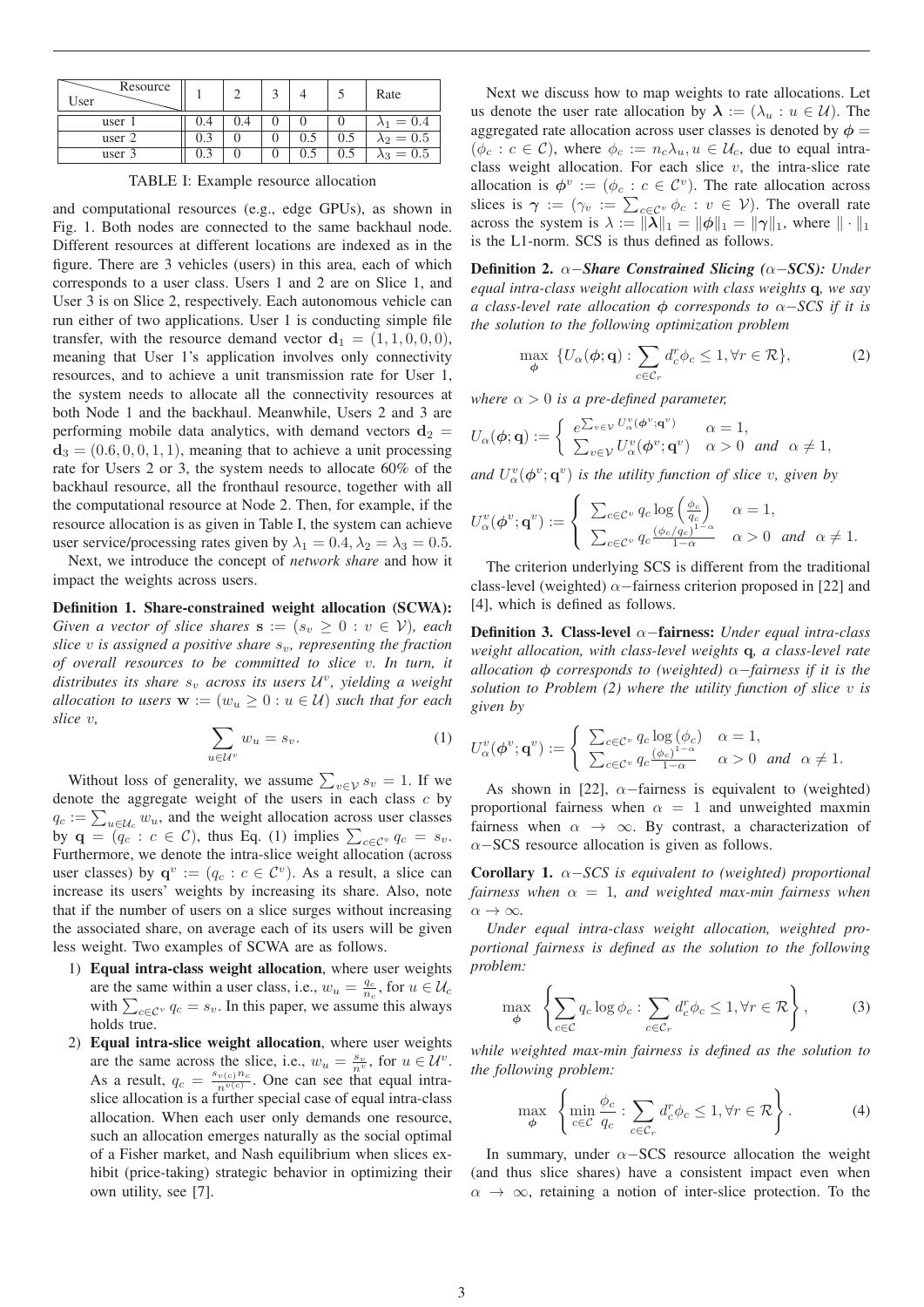best of our knowledge, SCS is the first variation of  $\alpha$ -fairness incorporating such slice-based weighting in a consistent manner.

Let us define function  $f_{\alpha}(\mathbf{x}; \mathbf{y})$  of two positive vectors  $\mathbf{x}, \mathbf{y} \in$  $\mathbb{R}^n_+$  such that  $\|\mathbf{x}\|_1 = \|\mathbf{y}\|_1 = 1$  as

$$
f_{\alpha}(\mathbf{x}; \mathbf{y}) = \begin{cases} e^{-D_{KL}(\mathbf{y} \parallel \mathbf{x})} & \alpha = 1, \\ \left(\sum_{i} y_{i} \left(\frac{x_{i}}{y_{i}}\right)^{1-\alpha}\right)^{\frac{1}{\alpha}} & \alpha > 0, \alpha \neq 1, \end{cases}
$$
(5)

where  $D_{KL}(\cdot||\cdot)$  represents the Kullback-Leibler (K-L) divergence. The function  $f_{\alpha}(\mathbf{x}; \mathbf{y})$  can be viewed as a measure of how close a *normalized* resource allocation **x** is to a *normalized* weight vector **y** in that, for example, when  $\alpha = 1$ , it decreases with the K-L divergence between **x** and **y**, thus assumes maximum when  $x = y$ , meaning that the rate allocation is aligned with the specified weights. For general  $\alpha$  and a given **y**, when no other constraint is imposed,  $f_\alpha(\mathbf{x}; \mathbf{y})$  achieves maximum when  $\mathbf{x} = \mathbf{y}$ . Thus  $f_{\alpha}(\mathbf{x}; \mathbf{y})$  can be interpreted as a measure of **<sup>y</sup>**−weighted fairness of the allocation **<sup>x</sup>**.

Let us define the efficiency/utilization of a resource allocation as a concave non-decreasing function of the overall  $\lambda$ ,

$$
E_{\alpha}(\lambda) := \begin{cases} \lambda & \alpha = 1, \\ \frac{\lambda^{1-\alpha}}{1-\alpha} & \alpha > 0 \text{ and } \alpha \neq 1. \end{cases}
$$

We define an inter-slice fairness function as

$$
F_{\alpha}^{\text{inter}}(\boldsymbol{\gamma}) := f_{\alpha}(\tilde{\boldsymbol{\gamma}}; \mathbf{s}),
$$

where  $\tilde{\gamma}$  := ( $\tilde{\gamma}$ <sup>v</sup> :=  $\gamma$ <sup>v</sup>/ $\lambda$  :  $v \in V$ ) is the normalized aggregated rate allocation across slices. In view of Eq. (1), we shall also define the normalized weight allocation for slice v as  $\tilde{\mathbf{q}}^v$  :=  $(\tilde{q}_c := \frac{q_c}{s_v} : c \in \mathcal{C}^v)$ , and the normalized rate allocation across user classes on slice v as  $\tilde{\phi}^v := (\tilde{\phi}_c := \frac{\phi_c}{\gamma^v} : c \in C^v)$ . Finally we define an intra-slice fairness measure as

$$
F_{\alpha}^{\text{intra}}(\boldsymbol{\phi}; \mathbf{q}) := \begin{cases} e^{\sum_{v \in \mathcal{V}} t_{\alpha}^v(\tilde{\boldsymbol{\gamma}}; \mathbf{s}) \log f_{\alpha}(\tilde{\boldsymbol{\phi}}^v; \tilde{\mathbf{q}}^v)} & \alpha = 1, \\ \left( \sum_{v \in \mathcal{V}} t_{\alpha}^v(\tilde{\boldsymbol{\gamma}}; \mathbf{s}) (f_{\alpha}(\tilde{\boldsymbol{\phi}}^v; \tilde{\mathbf{q}}^v))^{\alpha} \right)^{\frac{1}{\alpha}} & \alpha \neq 1, \end{cases}
$$

where  $t_{\alpha}^{v}(\tilde{\gamma}; s)$  can be viewed as a weight impacting the impactance of the fairness for each slice *x*. importance of the fairness for each slice  $v$ :

$$
t_{\alpha}^v(\tilde{\gamma}; \mathbf{s}) := \frac{s_v(\frac{\tilde{\gamma}^v}{s_v})^{1-\alpha}}{\sum_{v' \in \mathcal{V}} s_{v'}(\frac{\tilde{\gamma}^{v'}}{s_{v'}})^{1-\alpha}}.
$$
 (6)

With these definitions in place we can show that for a given  $\alpha$ , the  $\alpha$ −SCS criterion can be expressed as follows.

Proposition 1. *Under the* <sup>α</sup>−*SCS criterion, we have that*

$$
U_{\alpha}(\boldsymbol{\phi}; \mathbf{q}) = E_{\alpha}(\lambda) \left( F_{\alpha}^{\text{inter}}(\boldsymbol{\gamma}) F_{\alpha}^{\text{intra}}(\boldsymbol{\phi}; \mathbf{q}) \right)^{\alpha}, \qquad (7)
$$

*where*  $E_{\alpha}(\lambda)$ ,  $F_{\alpha}^{inter}(\gamma)$  and  $F_{\alpha}^{intra}(\phi; \mathbf{q})$  *can be interpreted*<br>as the overall network efficiency inter-slice and intra-slice *as the overall network efficiency, inter-slice and intra-slice fairness, respectively.*

Based on Eq. (7) it should be clear that  $\alpha$ −SCS embodies a trade-off among overall network efficiency, inter- and intraslice fairness, which can be viewed as a proxy for the degree of protection offered to slices, where the significance of fairness grows as  $\alpha$  increases. When  $\alpha \rightarrow 0$ ,  $\alpha$ -SCS corresponds to maximizing the overall rate allocation, regardless of slice shares. In order to achieve flexible resource utilization, a sharing criterion should realize *load-driven elasticity*, i.e., the amount of resources provisioned to a user class would ideally increase in the number of users in the class. Under equal intra-slice weight allocation, from Eq. (7) one can observe that, due to the fairness terms, the relative resource allocation of a slice tends to be aligned with  $\tilde{\mathbf{q}}^v = (\frac{n_c}{n_v} : c \in \mathcal{C}^v)$ , i.e., its relative load distribution. Thus the load divisor elasticity of  $\alpha$ –SCS is load distribution. Thus the load-driven elasticity of  $\alpha$ –SCS is achieved as a result of weighted fairness. Specifically, under SCS when users' requirements are decoupled, i.e., each user only uses one resource,  $|\mathcal{R}_c| = 1, \forall c \in \mathcal{C}$ , one can show the following result.

Proposition 2. *Under equal intra-slice weight allocation, assuming*  $|\mathcal{R}_c| = 1, \forall c \in \mathcal{C}, \ \alpha - SCS$  *is such that*  $\phi_c$  *is a monotonically increasing function of*  $n_c$ , when  $n_{c'}$  *is fixed for*  $c' \neq c$ .

*Proof:* Specifically in the setting of Proposition 2, solving the associated KKT condition, one can show that each resource  $r$  will provision its resource across user classes in proportion to  $\frac{s_{v(c)}n_c}{n^{v(c)}}$ .

Such load and share-dependant elasticity is key to achieving a sharing scheme that embodies the inter-slice protection, while still improving the resource utilization by accommodating dynamic user loads on different slices.

## III. STATIC ANALYSIS

# *A. System model*

In this section we will take a closer look at the characterization of  $\alpha$ −SCS slice level resource allocations. The  $\alpha$ −SCS criterion (Problem (2)) is equivalent to the solution to the following problem

$$
\max_{\phi} \left\{ \sum_{v \in \mathcal{V}} U_{\alpha}^v(\phi^v; \mathbf{q}^v) : \sum_{c \in \mathcal{C}_r} d_c^r \phi_c \le 1, \ \forall r \in \mathcal{R} \right\}.
$$
 (8)

We shall explore two key desirable properties for a sharing criterion, namely, *protection* and *envyfreeness*. In our setting, protection means that no slice is penalized under  $\alpha$ −SCS sharing vs. static partitioning, where each resource is provisioned across slices in proportion to their shares. Envyfreeness means that no slice is motivated to swap its resource allocation with another slice with a smaller share. These two properties together motivate the choice of  $\alpha$ -SCS sharing, and at least partially purchasing a larger share in order to improve performance.

# *B. Protection*

Formally, let us characterize protection among slices by how much performance deterioration is possible for a slice when switching from static partitioning to  $\alpha$ –SCS sharing. Note that under static partitioning, slices are decoupled, so inter-slice protection is achieved possibly at the cost of efficiency. To be specific, the rate allocation for slice  $v$  under static partitioning is given by the following problem.

$$
\max_{\boldsymbol{\phi}^v} \left\{ U^v_{\alpha}(\boldsymbol{\phi}^v; \mathbf{q}^v) : \sum_{c \in \mathcal{C}_r^v} d_c^r \phi_c \le s_v, \ \forall r \in \mathcal{R} \right\}.
$$
 (9)

From now on, for a given  $\alpha$ , let us denote the rate allocation for slice v under  $\alpha$ -SCS by  $\phi^{v,S} := (\phi^S_c : c \in C^v)$ , and that under static partitioning by  $\phi^{v,S} := (\phi^S_c : c \in C^v)$ . The that under static partitioning by  $\phi^{v,P} := (\phi_c^P : c \in C^v)$ . The parameter  $\alpha$  is suppressed when there is no ambiguity. The parameter  $\alpha$  is suppressed when there is no ambiguity. The following result demonstrates that 1−SCS achieves inter-slice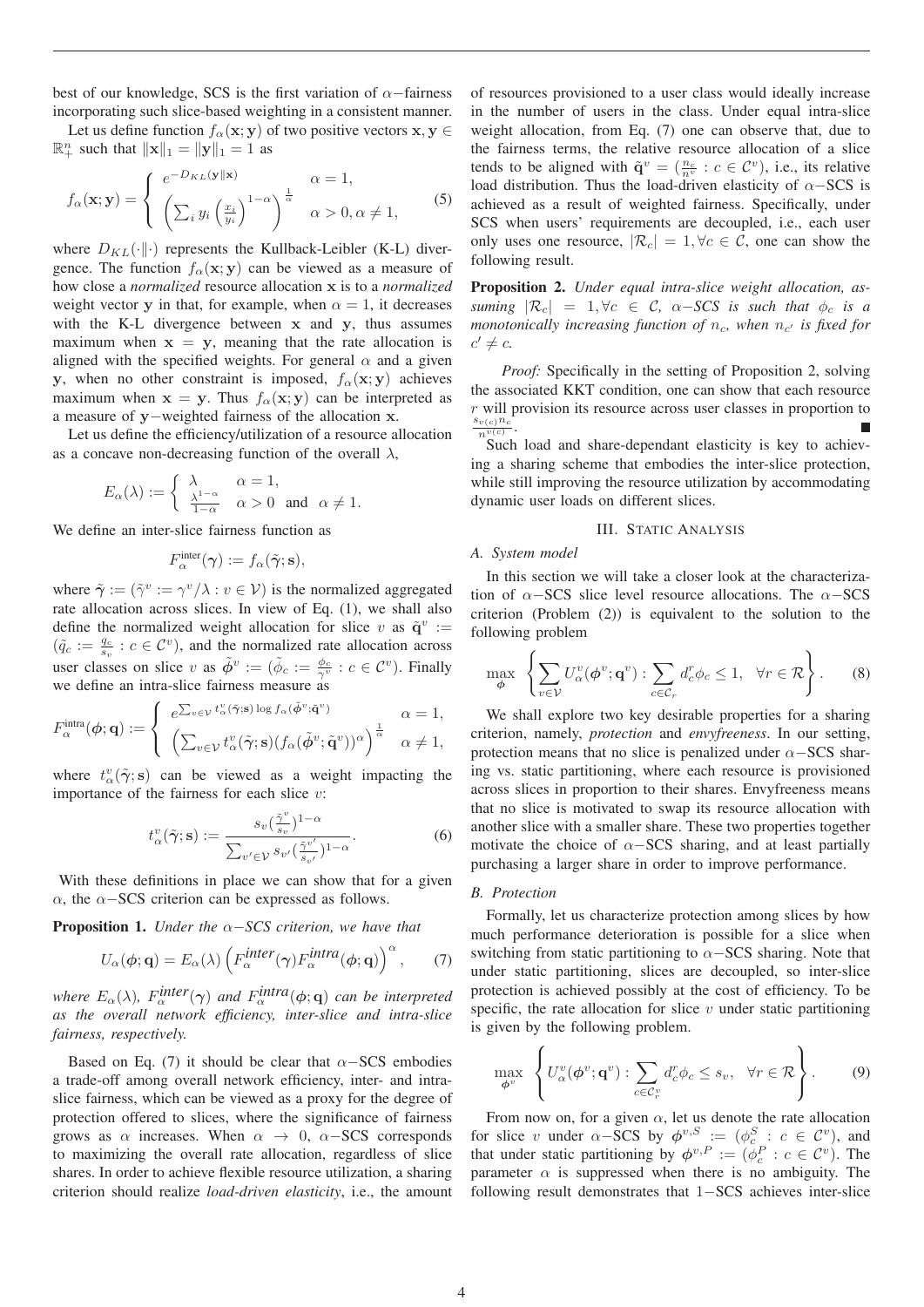protection in that each slice individually achieves a better utility under  $\alpha$ −SCS as compared to static slicing.

Theorem 1. *For given* **q***, when the resource allocation is performed according to* 1−*SCS, slice* <sup>v</sup>*'s utility exceeds that under static partitioning (Problem (9)), i.e.,*

$$
U_1^v(\boldsymbol{\phi}^{v,P};\mathbf{q}^v) \le U_1^v(\boldsymbol{\phi}^{v,S};\mathbf{q}^v). \tag{10}
$$

Remark: It is a straightforward to see that under 1−SCS, the global utility  $\sum_{v \in V} U_1^v(\phi^v; \mathbf{q}^v)$  is improved since it can be viewed as relaxing the system constraints. However, Theorem viewed as relaxing the system constraints. However, Theorem 1 asserts that this holds on a per slice basis.

A similar result can be shown for general  $\alpha$  and is provided in the extended version of this work [33]. Roughly speaking, for general  $\alpha$ , the utility deterioration depends on the user distribution across classes. If a slice's user distribution is aligned with that of the overall system, it is guaranteed to see a utility gain under  $\alpha$ −SCS. Also, for general  $\alpha$  the gap cannot be arbitrarily bad.

# *C. Envyfreeness*

Formally, envyfreeness is defined under the assumption that, for two slices  $v$  and  $v'$ , if they swap their allocated resources, slice v's associated utility will not be improved if  $s_{v'} \leq s_v$ . Before swapping, the rate allocation for slice  $v$  is given by  $\phi^{v,S}$ , while after swapping with slice v', its rate allocation is determined by solving following problem:

$$
\max_{\boldsymbol{\phi}^v} \{ U^v_{\alpha}(\boldsymbol{\phi}^v; \mathbf{q}^v) : \sum_{c \in \mathcal{C}_r^v} d^r_c \phi_c \le \sum_{c \in \mathcal{C}_r^{v'}} d^r_c \phi_c^S, \ \forall r \in \mathcal{R} \}.
$$

Note that  $\sum_{c \in \mathcal{C}_r^{v'}} d_c^r \phi_c^S$  corresponds to the fraction of resource r provisioned to slice v' under SCS. Let us denote the solution to such problem for slice v as  $\phi^{v \leftrightarrow v'}$ . Then we have the following result for the case with  $\alpha = 1$ .

Theorem 2. *The difference between the utility obtained by slice* <sup>v</sup> *under* 1−*SCS with SCWA, and that under static partitioning* with the resource provisioned to another slice v' is upper*bounded by the difference between their shares, i.e.,*

$$
U_1^v(\boldsymbol{\phi}^{v\leftrightarrow v'}; \mathbf{q}^v) - U_1^v(\boldsymbol{\phi}^{v,S}; \mathbf{q}^v) \leq s_{v'} - s_v.
$$

Thus, a slice has no incentive to swap its allocation with another with a less or equal share, which implies our global sharing is envyfree. Envyfreeness indicates that 1−SCS achieves desirable resource utilization in that the right portion of resources is provisioned to each slice.

# *D. Using* ∞−*SCS as a surrogate for* 1−*SCS*

From the previous discussions, one can see that it is of particular interest to use 1−SCS as the fairness criterion, as it achieves both strict protection and envyfreeness. When  $\alpha = 1$ ,  $\alpha$ -SCS becomes weighted proportional fairness, whose solution usually involves iterative methods, and the complexity increases rapidly with the number of user classes as well as the accuracy requirement, see, e.g., [25], making it hard to implement in large-scale. In comparison, weighted max-min is relatively easy to implement in distributed manner, see [19] for example. Specifically a progressive water-filling algorithm [25] has  $O(|\mathcal{C}| \max_{c \in \mathcal{C}} |\mathcal{R}_c|)$  complexity. Thus, in our work we will discuss the feasibility of using ∞−SCS, which is equivalent to a (dynamically) weighted maxmin, as a surrogate to 1−SCS.

If the resulting utility function is not far from the optimum of the 1−SCS criterion, we shall assert ∞−SCS achieves similar performance as 1−SCS. We consider a global utility function as the sum of 1–SCS utility functions across  $v \in V$ , given by

$$
\Psi(\boldsymbol{\phi}; \mathbf{q}) := \sum_{v \in \mathcal{V}} U_1^v(\boldsymbol{\phi}^v; \mathbf{q}^v), \tag{11}
$$

then for the overall utility achieved we have following theorem.

**Theorem 3.** For a given class weight allocation **q**, if  $d_c^r \ge$  $1, \forall r \in \mathcal{R}, c \in \mathcal{C}, we have$ 

$$
\Psi(\boldsymbol{\phi}^{*,1};\mathbf{q}) - \Psi(\boldsymbol{\phi}^{*,\infty};\mathbf{q}) \le \sum_{c \in \mathcal{C}} q_c D_c - 1, \qquad (12)
$$

*where*  $\phi^{*,\alpha} := (\phi_c^{*,\alpha} : c \in \mathcal{C})$  *is the optimal rate allocation under*  $\alpha$  – SCS and  $D \cdot \alpha$  –  $\sum d^r$ *under*  $\alpha$ *-SCS, and*  $D_c := \sum_{r \in \mathcal{R}_c} d_c^r$ .

*Remark:* First note that the condition  $d_c^r \geq 1$  can be easily is field by rescaling the unit of rate without loss of generality satisfied by rescaling the unit of rate without loss of generality. Also by rescaling, one can show that such bound vanishes when each user class is associated with only one resource, i.e.,  $|R_c| = 1, \forall c \in \mathcal{C}$ , and  $d_c^r$  are the same, e.g.,  $d_c^r = 1$ . The bound implies that the subontimality due to using a surrogate bound implies that, the suboptimality due to using a surrogate solution to achieve weighted proportional fairness depends on the diversity in the users' requirements across resources. Also, this suboptimality gap cannot be arbitrarily bad because under SCWA, we have  $\sum_{c} q_c = 1$ , thus the right hand side of Eq. (12) is upper-bounded by  $\max_c D_c - 1$ .

Also, note that by averaging utility observed across time instants, one can easily extend the results in this section to a dynamic setting in the time average sense as long as the user dynamics are not impacted by the resource allocation, e.g. inelastic and/or rate-adaptive users seeing acceptable performance.

# IV. ELASTIC TRAFFIC MODEL

#### *A. System model*

In this section we switch gears to study a scenario where the user traffic is elastic, i.e., each user carries a certain amount of work and leaves the system once it is finished. Specifically, for a class-c user, we assume that its service requirement is drawn from an exponential distribution with mean  $\frac{1}{\mu_c}$  independently, and its arrival follows a Poisson process with intensity  $\nu_c$ . Then the traffic intensity associated with user class c is given by  $\rho_c = \frac{\nu_c}{\mu_c}$ .

Let us first consider a given time instant, when the cardinalities of  $U_c$  and  $U^v$  are given by  $n_c$  and  $n^v$  respectively. Also, for simplicity we assume equal intra-slice weight allocation, thus  $q_c = \frac{s_{v(c)} n_c}{n_v(c)}$ . Substituting  $q_c$  into Problem (2), the  $\alpha$ -SCS<br>criterion can be rewritten as follows criterion can be rewritten as follows.

$$
\max_{\phi} \sum_{c \in \mathcal{C}} \left( \frac{s_{v(c)} n_c}{n^{v(c)}} \right)^{\alpha} \frac{(\phi_c)^{1-\alpha}}{1-\alpha},
$$
\nsuch that

\n
$$
\sum_{c \in \mathcal{C}_r} \phi_c d_c^r \leq 1, \ \forall r \in \mathcal{R}.
$$
\n(13)

# *B. Stability*

Problem (13) characterizes the rate allocation across classes when the number of users in the network is fixed. However, it is natural to study the evolution of the system under stochastic loads. Note that while [4] studied the stability condition for  $\alpha$ −fairness when weights are introduced, their weights do not depend on the dynamic number of users in the network. By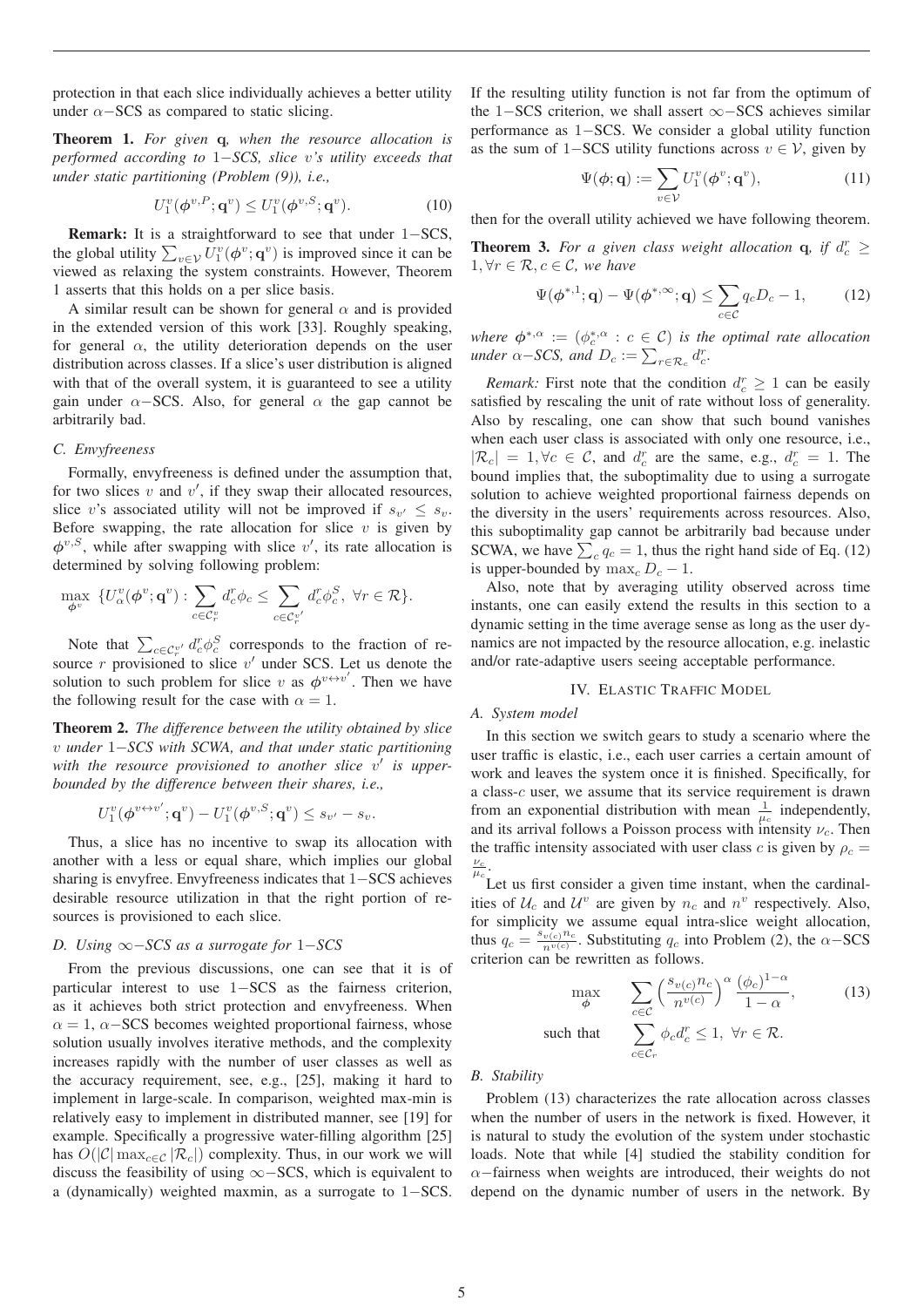using the fluid models to study stability as established in [15], [14] and [13], one can show that  $\alpha$ –SCS stablizes the system as long as no resource is overloaded.

Theorem 4. *Consider a set of slices sharing resources under the* <sup>α</sup>−*SCS criterion with equal intra-slice weight allocation, then when the following effective load conditions are satisfied:*

$$
\sum_{c \in \mathcal{C}_r} \rho_c d_c^r < 1, \ \forall r \in \mathcal{R},\tag{14}
$$

*the network is stable.*

Remark: The result in [4] is similar to the above under the assumption that each user has a fixed weight. Thus the *overall* resources committed to a slice increase with the number of the active users on the slice, up to the full capacity of the resources it requires. In other words, it achieves full-level allocation elasticity, by possibly compromising inter-slice protection. Theorem 4 shows that even when inter-slice protection is maintained,  $\alpha$ −SCS will still stablize the system.

# V. SIMULATION RESULTS

One might think that by introducing inter-slice protection,  $\alpha$ −SCS effectively imposes additional constraints to the service discipline, thus is compromised in users' performance. However, this need not to be true, as we will demonstrate in this section. We compare the performance of  $\alpha$ −SCS resource allocation versus several benchmarks, including:

- 1) Dominant Resource Fairness (DRF) [19], which is a variation of weighted maxmin fairness where users' weights are associated with their resource demands. Here to incorporate network slicing, we adopt a variation where a user's weight also reflects equal intra-slice weight allocations, i.e.,  $w_u = \frac{s_v}{n_v} \cdot \delta_u$ ,  $u \in \mathcal{U}^v$ , where  $\delta_u$  is the inverse *dominant share* of user *u* given by  $\delta_u = \frac{1}{\sqrt{2}} \mathcal{U}(\delta_u)$ *nant share* of user u given by  $\delta_u := \frac{1}{\max_{r \in \mathcal{R}} d_r^r}$ ,  $u \in \mathcal{U}_c$ .<br>Discriminatory Processor Sharing (DPS) [2] [12] T
- 2) Discriminatory Processor Sharing (DPS) [2], [12]. To address the multi-resource setting, we adopt a version of DPS which again is a variation of maxmin fairness where user u's weight is  $w_u = s_v, u \in \mathcal{U}^v$ , without comprising a notion of per-slice share constraint and interslice protection.

DRF and DPS are two representatives of weighted max-min fair resource sharing policies, with different heuristics begin invoked to assign weights. Other policies, including BMF [5] and Proportionally Fair, might not be practical under multiresource cases due to excessive computational complexity, Thus are not included in our comparison. Also note that because SCS might be hard to scalably compute for general  $\alpha$ , we propose the use of ∞−SCS, as a surrogate resource allocation scheme.

In our simulations, we focus on two performance metrics: mean delay and mean throughput of a typical user. Let the random variable D denote the delay/sojourn time perceived by a typical user, and  $L$  its service requirement. The mean delay and mean throughput are defined as  $E[D]$  and  $E[\frac{L}{D}]$ , respectively.<br>The performance of different sharing schemes were compared The performance of different sharing schemes were compared in a range of settings, from a simple single-resource setting, to a more complex multi-resource network setting where different services/tasks are coupled together through shared resources.



Fig. 2: Performance trade-offs of single-resource case

# *A. Single-resource case*

Since for more complicated network setup, the system performance (for example, processing rate) is often determined by the resource allocation at 'bottleneck' resources, we first consider single-resource setting. Note that, under such circumstances, SCS coincides with General Processor Sharing (GPS) [29] as well as DRF because all classes of users  $c \in \mathcal{C}$  are associated with the same resource, and have the same demand.

We consider a simple scenario where  $|\mathcal{V}| = 2$ , and each slice only supports one user class, so in this setting, a user class corresponds to a slice. Two slices share one resource, referred to as Resource 1 with capacity 1, and  $d_1^1 = d_2^1 = 1$ . Their traffic<br>models are assumed to be symmetric with mean arrival rates models are assumed to be symmetric, with mean arrival rates  $\nu_1 = \nu_2 = 0.45$  and mean workloads  $\frac{1}{\mu_1} = \frac{1}{\mu_2} = 1$ . Their shares, however, are tuned to achieve different performance trade-offs. The share of Slice 1,  $s_1$ , ranges from 0.01 to 0.99, while  $s_2 = 1 - s_1$ . The achieved mean user perceived delay and throughput are illustrated in Fig. 2. One can see that the average delays are marginally better under ∞−SCS, and that it outperforms DPS in terms of the average throughput. For example, when two slices have the same share  $s_1 = s_2 = 0.5$ , SCS increases the throughput of users on both slices by  $\sim$ 10%. This phenomenon was widely observed under different traffic assumptions, for example, when arrival processes are nonsymmetric, and/or workloads have general distributions. See the extended version [33] for details.

This observation, may be surprising, in the sense that enforcing protection might be seen as compromising performance. We note, however, that even when average delays are the same, perceived throughput can vary significantly under different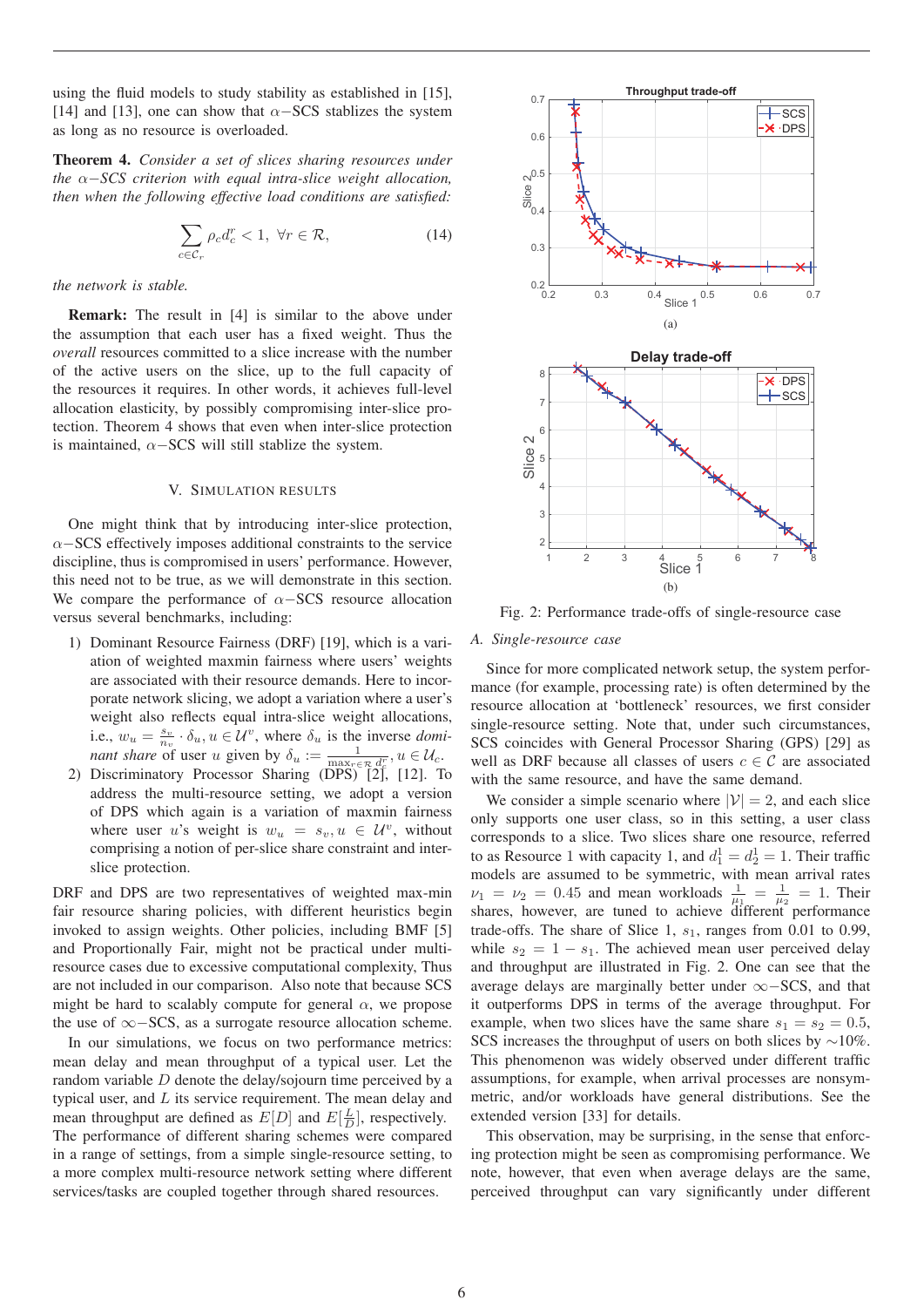

Fig. 3: Busy period of slice 1 and 2 vs. load intensity.

sharing criteria. For example, assuming there are Users 1, 2 and 3, with workloads  $L_1 = 1, L_2 = 2$  and  $L_3 = 3$ , respectively. If a sharing criterion achieves  $D_1 = 1, D_2 = 2$  and  $D_3 = 3$ , it yields mean throughput  $E[\frac{L}{D}] = 1$  and mean delay  $E[D] = 2$ .<br>If another criterion achieves  $D_1 = 3$ ,  $D_2 = 2$ ,  $D_3 = 1$ , it If another criterion achieves  $D_1 = 3, D_2 = 2, D_3 = 1$ , it yields mean throughput  $\frac{13}{9}$  with the same mean delay. Roughly<br>speaking accelerating jobs with short residual time would reflect speaking, accelerating jobs with short residual time would reflect an improvement in the mean throughput. We conjecture that due to the inter-slice protection built into SCS, under stochastic traffic, the slices with fewer customers, which are usually those with shorter residual times, will tend to see higher processing rate than other sharing criterion, as a result, the customers leave the system faster. Overall, SCS tends to "separate" the busy periods of slices, so they tend to be non-overlapping, and the level of inter-slice contention is reduced. We validated this conjecture by measuring the busy period under the symmetric traffic pattern, where the arrival rates of both slices are the same, and are tuned from 0.05 to 0.45, with  $s_1 = s_2 = 0.5$ . Other parameters are the same as in the setting in Fig. 2. We plot the fraction of times when there is only one busy slice and both slices are busy, vs. the overall traffic load  $\rho = \frac{\nu_1}{\mu_1} + \frac{\nu_2}{\mu_2}$  in Fig. 3.<br>One can see that, for both SCS and DPS, the time fraction when One can see that, for both SCS and DPS, the time fraction when both slices are busy increases with  $\rho$ , and that when only one slice is busy first increases when  $\rho$  is low due to underutilization. but decreases when  $\rho$  is high because the inter-slice contention becomes inevitable. However the time fraction when both are busy is always smaller under SCS than that under DPS.

#### *B. Multiple-resource case*

We also test the performance of SCS under a more complex setting where a simple cellular networks with both fronthaul and backhaul resources are simulated.

Let us consider a setting with 6 fronthaul resources, 3 backhaul resources, and a cloud computing resource. This system supports two slices, each containing 3 user classes. Slice 1 includes Classes 1,2 and 3, while Slice 2 includes Classes 4, 5 and 6. The association between user classes and resources is demonstrated in Fig. 4, and the demand vectors, as well as the arrival rates and mean workloads, are given in Table II.

Slice 1's share ranges from 0.1 to 0.9, while  $s_2 = 1 - s_1$ . The achieved performance trade-offs under different sharing criteria are illustrated in Fig. 5. One can see that both SCS and DRF outperform DPS throughput, with similar mean delays under all 3 criteria. Similar results are observed in a range of settings with different traffic patterns and resource demands. For the results in Fig. 6, we adjust the weighting schemes used in DRF by



Fig. 4: Association between user classes and resources.





Fig. 5: Performance trade-offs of multi-resource case.

| User<br>class | Demand vector                                               | Mean<br>workload | Arrival<br>rate |
|---------------|-------------------------------------------------------------|------------------|-----------------|
| Class 1       | $\left(\frac{5}{6}, 0, 0, 0, 0, 0, 0.5, 0, 0, 0.217\right)$ |                  | 0.7             |
| Class 2       | $(0, \frac{5}{6}, 0, 0, 0, 0, 0.5, 0, 0, 0.217)$            |                  | 0.7             |
| Class 3       | $(0, 0, 1, 0, 0, 0, 0, 0.625, 0, 0.217)$                    |                  | 0.7             |
| Class 4       | $(0, 0, 0, 1, 0, 0, 0, 0.625, 0, 0.217)$                    |                  | 0.7             |
| Class $5$     | $(0, 0, 0, 0, 1, 0, 0, 0, 0.625, 0.217)$                    |                  | 0.7             |
| Class $6$     | $(0, 0, 0, 0, 0, 1, 0, 0, 0.625, 0.217)$                    |                  | 0.7             |

TABLE II: Multiple-resource experiment setting.

relaxing the share constraints in weight allocation. In particular we let  $w_u = s_v \delta_u, u \in \mathcal{U}^v$ , and the resources are provisioned according to DPS with weight  $w_u$ . The results show that without SCWA, DRF is similar to DPS in both throughput and delay. Therefore, we can conclude that SCWA is the root cause of the improved throughput, and SCS can even improve the system performance while providing inter-slice protection.

#### VI. CONCLUSIONS AND FUTURE WORK

This paper has explored a new criterion to resource allocation in the context of network slicing for distributed coupled